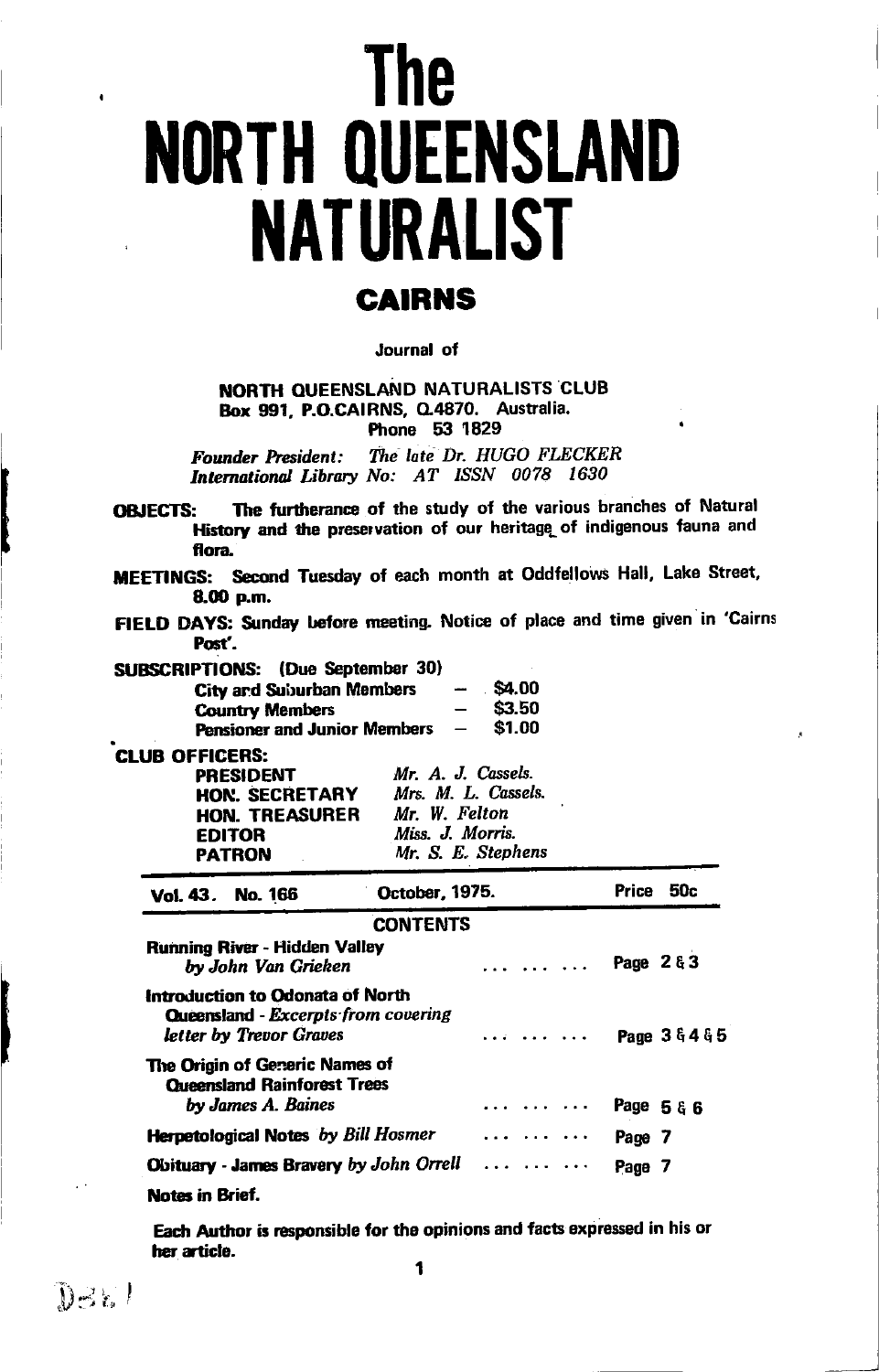## RUNNING RIVER .- HIDDEN VALLEY, 25-28.3.1975.

This area is situated to the west of Mt.Spec near Townsville. lt is mostly granite country cut by many creeks and gullies, with much decomposed granite on the hillsides, and sandflats along the larger creeks and rivers. Vege' tation consists of open forest country with about ten species of trees and <sup>a</sup> great variety of shrubs and herbs on the grassy slopes, and different trees and shrubs along the river.

In the following list, R denotes growing on river flats;<br>S denotes growing on hillslopes.

- 
- \*R Callitris sp. tree to 30 ft.<br>\*R *Casuarina cunninghamiana* River Sheoak tree to 20 ft.
- \* R Callistemon sp. shrub to 10 ft., leaves short, stiff; only one red flower<br>with yellow tipped stamens.
- \*R Grevillea sp. very similar to G. banksii; shrub to 10 ft; still flowering sparsely, cream brushes, seed not quite ripe.
	- R fam. Proteaceae (possibly Grevillea sp.) shrub to 10 ft.; very narrowly<br>lobed leaves; seed pods 2" long, flat and pendulous, seeds winged.
- \*R Cassia sp. (or closely related) shrub to 6 ft.; dark green leaves with small sharp spine at the tip; flowers ydllow.
	- R fam. Proteaceae- tree to 15 ft.; juvenile leaves deeply lobed to 12" long, adult leaves entire; masses of seed pods but only one flower seen, white bottlebrush type.
	- R Shrub 4 ft.; leaves small, linear, 1" long; berries, purple and orange, unusually joined in groups of 4 to 6 on a straight stem parallel to the
- \*R Dodonea sp. tree to 20 ft.; leaves leathery, dull, lanceolate (typical of most species of this genus); flowers white, in clusters.<br>\* R *Malaleuca leucadendron var, pendula* (weeping inland fo
- \*R *Malaleuca leucadendron var. pendula* (weeping inland form).<br>\*R Dodder Cassytha sp. <br>\*R Acacia spp. 3 species, all shrubs.
- 
- 
- R Tristania conferta var. fibrosa tropical inland form of the Queensland<br>Brush Box.
- \*R Eucalyptus microthera Flooded Gum always found along inland<br>rivers.
- 
- 
- \*S Eucalyptus sp. Box.<br>\*S Hovea sp. Pea bush purple flowers.<br>\*S fam. Epacridaceae possibly Epacris sp. heath to 1 ft.; small, sharp<br>leaves; small bell-shaped flowers in leaf axils, cream, 1/8"; berries ¼"
- \*S Styphelia sp. (fam. Epacridaceae) Beard Heath differing from the Epacris genus in having bearded or hairy edges on its bell-shaped flow-
- ers.<br>\*S Hibbertia sp. Guinea flower.<br>\*S Wahlenbergia sp. Bluebells.<br>\*S Thysanotus sp. Fringe-lily.
- 
- 
- R,S. Xanthorhoea sp. Grass Tree surprisingly growing on the Wet river beds and on well drained slopes, not developing a trunk.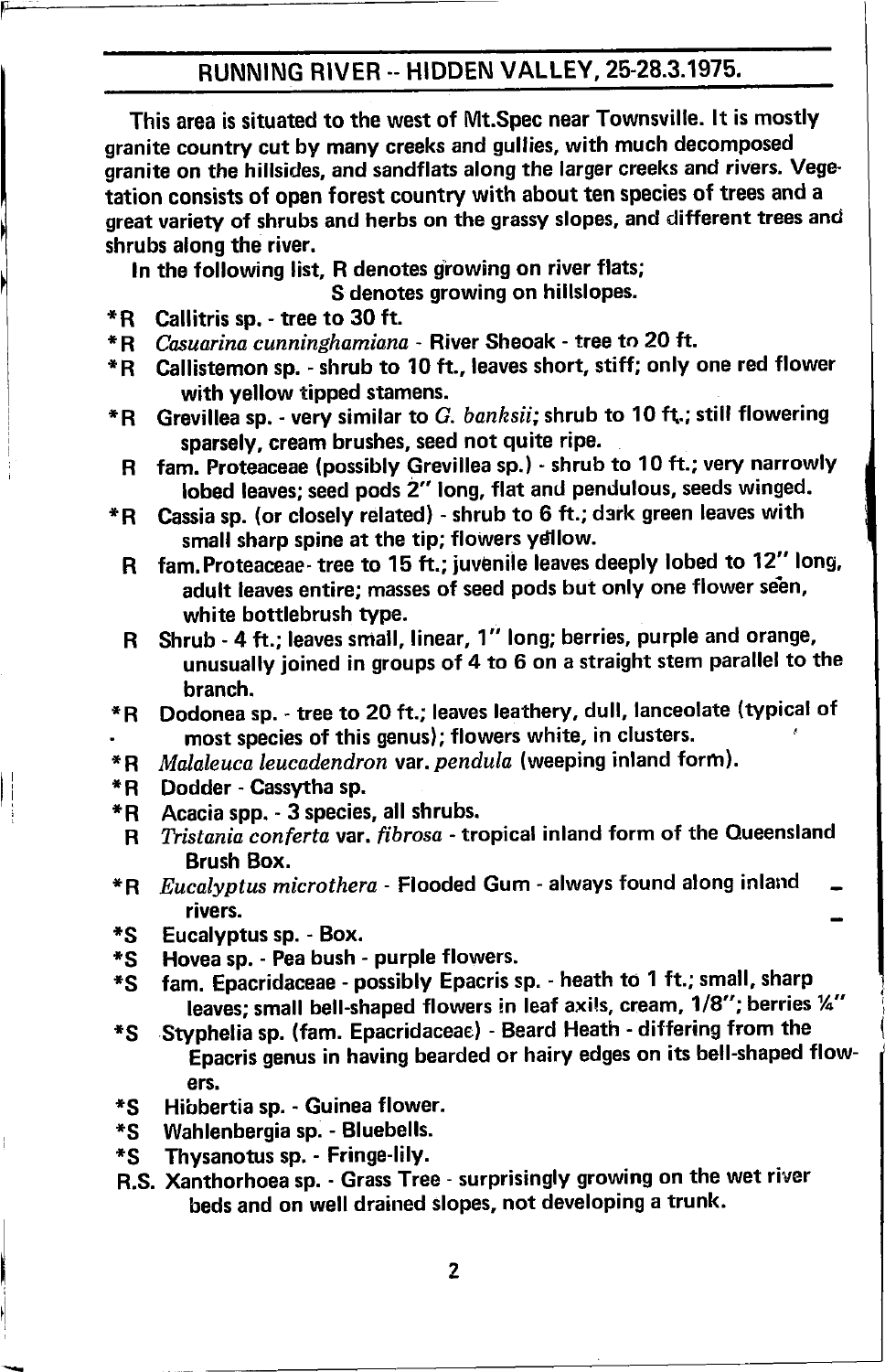- \*s Persoonia falcata - Geebung.
- R Plerogymum cerasifera - Burdiken Plum.
- \*s Pirnelia sp. - Riceflower - small herbaceous plant to 12"; flowers white.
- \*s Goodenia sp. - small shrub; flowers yellow.
	- S Araucaria cunninghamii - Hoop Pine - these native pines are not found along the Running River but for some strange reason they flourish along Puzzle Creek, which is a tributary of this river. They grow in large stands on steep slopes among the large granite boulders.
	- Erythryna uespertilia Bats-wing Coral Tree.  $\mathbf{s}$

During my travels through the three eastern states of Australia, I have noticed that the flora of similar habitats, that is decomposed granite slopes or sandstone areas, is also similar. \* indicates that species of the same genus are found in the Grampians of western Victoria, which is sandstone. Many are also found in areas such as: Wilsons Promontory (granite); Canberra area (granite); Blue Mountains (sandstone); Carnarvon Gorge (sandstone); Tinaroo Creek Road, Atherton Tableland (granite).

John Van Grieken

INTRODUCTION TO ODONATA OF NORTH QUEENSLAND (Excerpts from covering letter by Trevor Graves)

On November 10 and December 3, 1974 respectively, I accompanied members of the N.O.Naturalists Club to Davies Creek and to the Rocks at Freshwater Creek, where I spent much of my time attempting to monitor species of dragonfly found in North Queensland. On my return to England, Mr. Stuart Foster bore much of the hard work of identifying the specimens coll-, ected. In the following list, damselfly species in family sequence are succeedecl by dragonfly species in family sequence. lt includes representatives from most families, notable exceptions being the Aeshnidae and Petaluridae. Even with these omissions it is remarkable how such a rich and diversified dragonfly fauna could be found in such a short time.

We utilised the standard text for keying out the species: "A Handbook of the Dragonflies of Australasia" by F. C. Fraser. We could not fault it for its 'taxonomic merit. However there were three points with regard to natural history that do not appear to have been mentioned previously:

1. Pseudocordulia elliptica being found in the vicinity of lily covered swamps.

- 2. Orthetrum migratum found in copula next to fast running stream.
- 3. Orthetrum villosorittatum said to breed in streams but larvae found and females seen to oviposit in stagnant Waterholes.

Whilst in Australia I collected 55 different species of Odonata out of a possible 230, which once again bears out the point of a rich and diversified fauna.

l'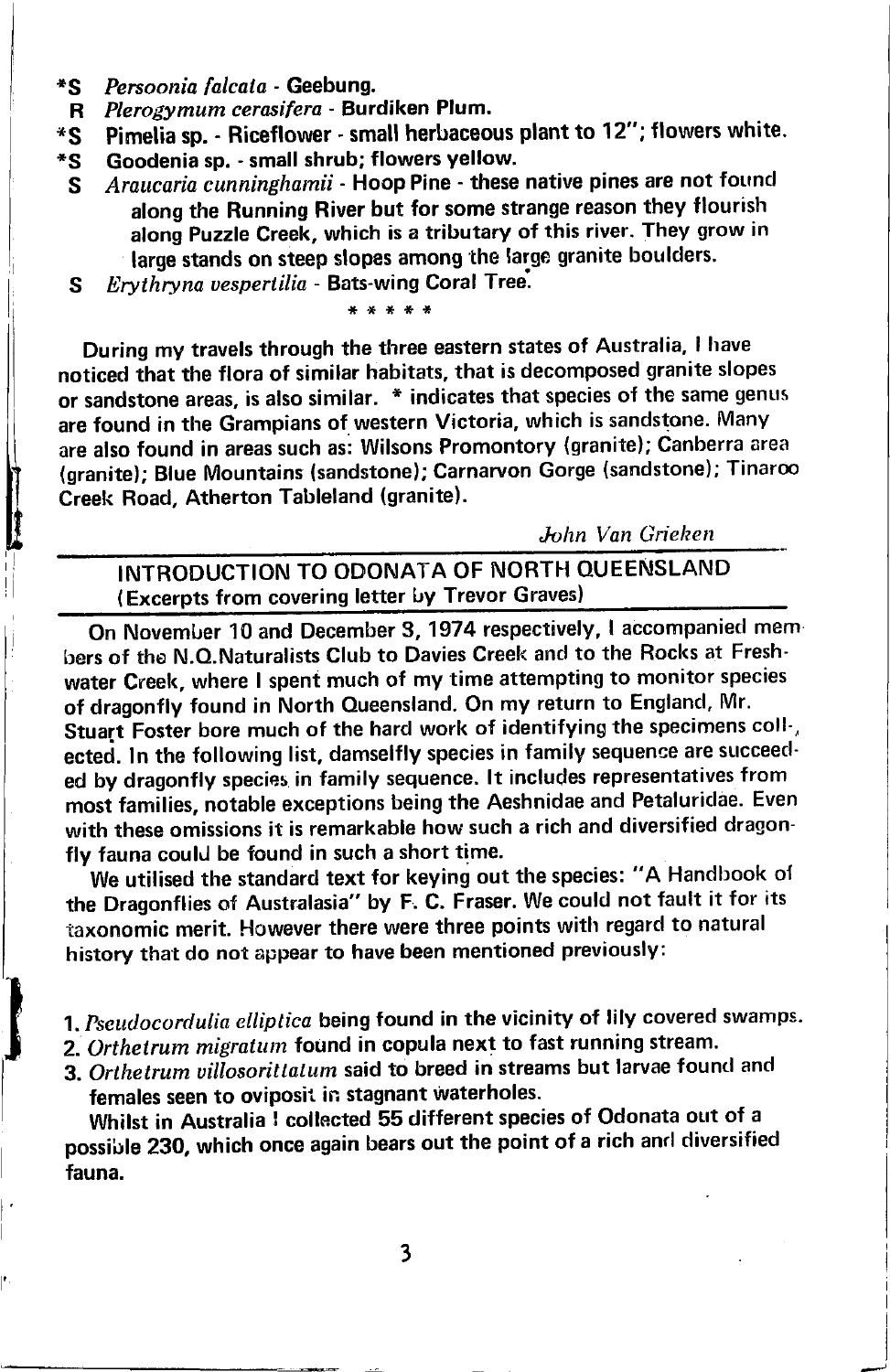#### ODONATA OF NORTH OUEENSLAND by Mr. S. Foster and Mr. T. Graves SUBORDER ZYGOPTERA

Family Protoneuridae Subfamily lsostictinae: Subfamily Protoneurinae:

Famtly Coenagriidae Subfamily Coenagriinae: Oristicta filicola Nososticta solida Notoneura solitaria Notoneura coelsstina

lschnura pruinescens lschnura heterosticta Aciagrion fragilis Ceriagrien erubescens Pseudagrion ignifer Pseudagrion microcephalum

Family Megapoagriidae Subfamily Argiolestinae:

Family Amphiterygidae Subfamily Lestoideinae: Subfamily Amphiteryginae: Argiolestes aureus

Lestoidea conjuncta Diphlebia euphaeoides

#### SUBORDER ANISOYTERA

Family Gomphidae Subfamily Indictinogomphinae: Subfamily Gomphinae:

Famlly Synthemidae Subfamily Syntheminae:

Family Corduliidae Subfamily Corduliinae: Subfamily Macrominae:

Family Libellulidae , Subfamily Tetratheminae:

Subfamily Libellulinae:

Subfamily Sympetrinae:

t\_\_\_

Indictinogomphus australis Austrogomphus amphiclitus Austrogomphus doddi Austrogornphus prasinus

Eusynthemis nigra nigra Choristhemis flavoterminata

Pseudocordulia elliptica Macromia tillyardi

Tetrathemis cladophila Nennophlebia lorquini eludens Nannophlebia risi Agrionoptera longitudinalis biseralialis Orthetrum villosovittatum Orthetrum sabinum Orthetrum migratum Diplacodes haematodes Neurothemis stigmatizans stigmatizans

4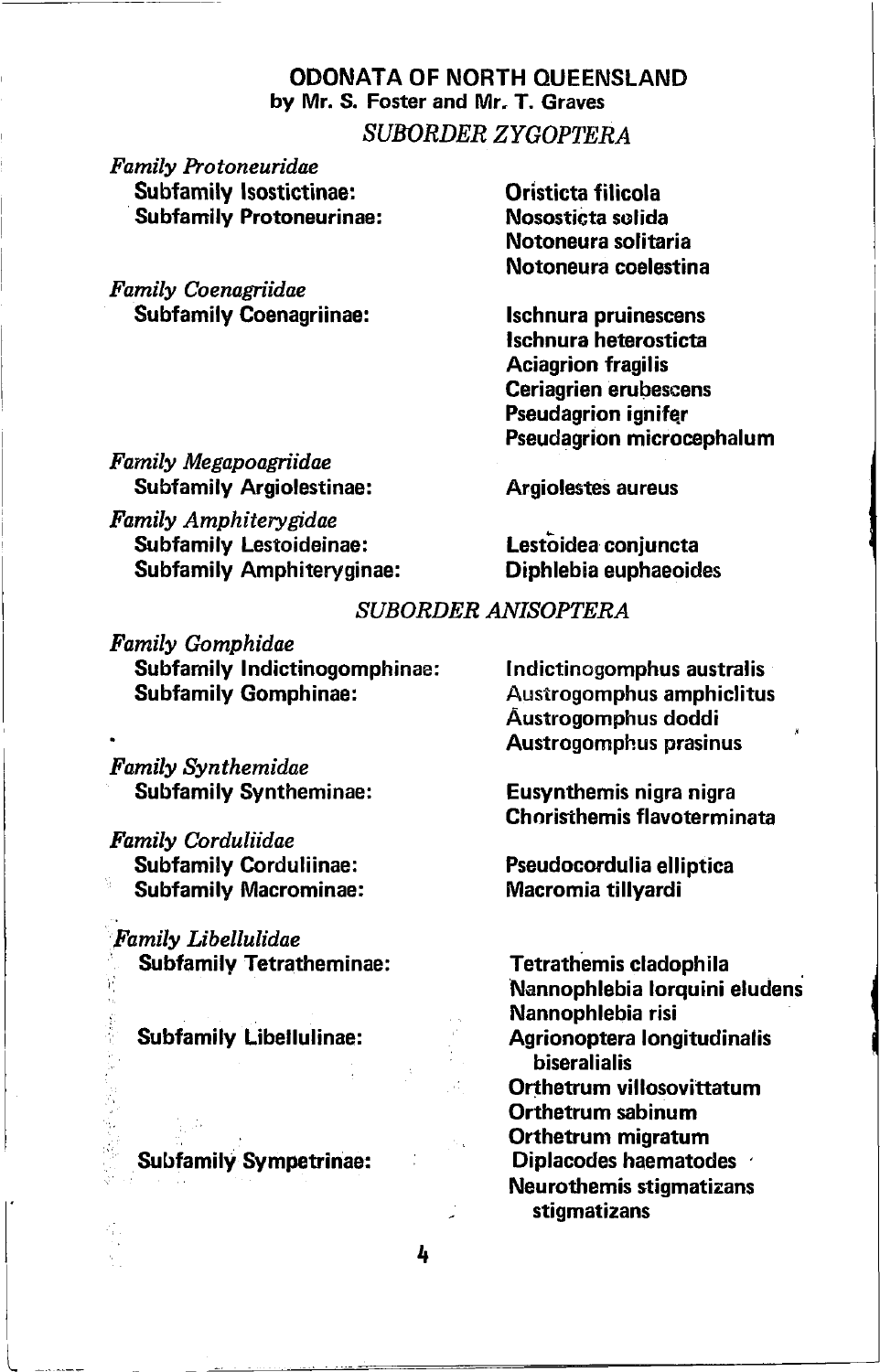Subfamily Rhyotheminae:

Subfamily Pantaliinae:

Rhyothemis graphiptera Rhyothemis braganza Pantala flavescens Hydrobasileus brevistylus Tramea loewi tillvardi

-ooo-

If I am to single out any species for special mention, then Diphlebia euphaeoides must take the prize as the most beautifully coloured damselfly and Marcomia tillyardi the prize for the most difficult to catch! The majority of species identified were thought of as common to this area. However there were a few rare species found and identified, these being: Argiolestes auereus, Austrogomphus amphiclitus, Austrogomphus doddi, Pseudocordulia elliptica, Orthetrum migratum, Raphismia bispina.

## THE ORIGIN OF GENERIC NAMES OF QUEENSLAND RAINFOREST TREES

Having completed the compilation of a series called "The Origin of Generic Names of the Victorian Flora", covering the full range of flowering plants and ferns in that State, I thought it would be of interest to contribute a series to the "North Queensland Naturalist" similar to that appearing regularly in the "Victorian Naturalist". As the latter is a monthly publication and the former is published only two or three times a year, there would not be space for anything more than a selective coverage, especially as the Queensland rain forests are extremely rich in number of genera and species.

The Victorian series was in two parts, Part 1 being devoted to those generic names given in honour of people, usually but not always distinguished botanists or collectors and patrons, and Part 2 to the remainder, under the heading: "Latin, Greek and Miscellaneous". No such division will be made in this Queensland series, but the names will as far as convenient be listed alphabetically. Occasionally the origin and meaning of a familiar name now superceded (reduced to synonymy) will be included, because of its special interest.

The generic names are taken from the 3rd edition (1970) of "Australian Rain-forest Trees" by w. D. Francis, in which up-dated nomenclatural changes have been made by G. M. Chippendale of the Foresty and Timber Bureau. The author of this series was privileged to meet the late Mr. Francis, Qld. Government Botanist 1950-1954, at his Kangaroo Point home, Brisbane, in 1956. Thanks are due to the Australian Government Publishing Service, Canberra, publishers of this work, for permission to make use of such derivations as are supplied by Mr. Francis.

\_ North Queensland" by B. p. M. Flyland. Further generic names are from "A card Key to the Rain Forest Trees of

Abbreviations used are:  $Gk = Greek$ ; Lat = Latin;  $* =$  introduced. The first instalment of the series follows.

Acaeia. Gk akakia, the name of A. arabica, of tropical Africa and western Asia (from akis, a sharp point). Only very few of Australia's 600 species

5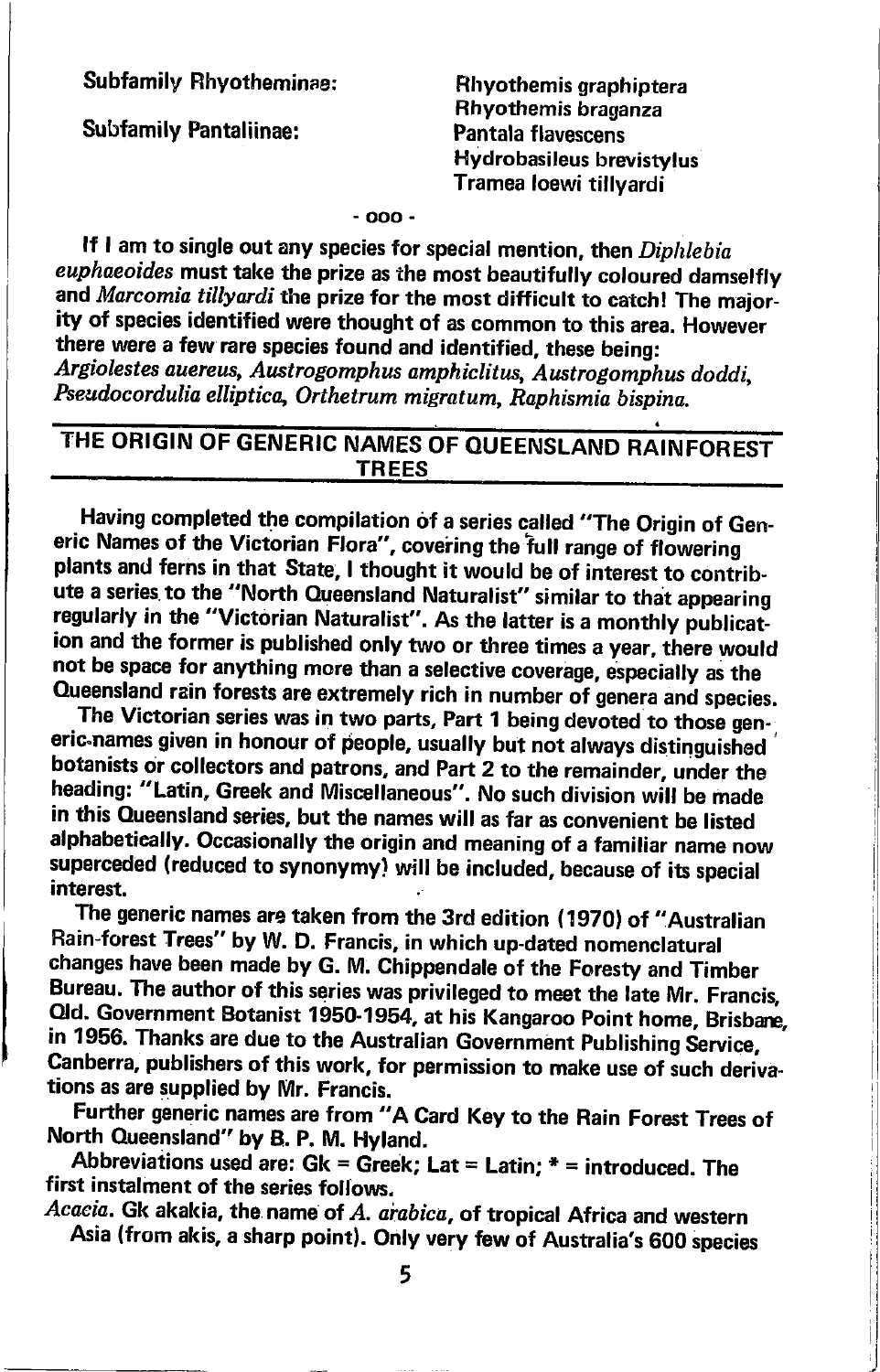are true rain-forest trees, mainly  $A.$  bakeri. Marblewood or Scrub Wattle. The genus is in family Mimosaceae (virtually a sub-famity of Leguminosae).

- Aceratium. Named by A. P. de Candollo, who must have been reminded of maples, the generic name of the true maples being Acer. N.O. has 5 species, known as kinds of quandong, as are Q. species of Elaeocarpus. Both genera belong to family Elaeocarpaceae. Ouandongs in southern Australia are species of Santalum, in family Santalaceae. Quandong was an aboriginal word for these edible fruits.
- Ackama. Formed by Allan Cunningham from makamaka, Maori name of a New Zealand species, A. rosaefolia. O!d's A. paniculata is Rose-leaf Marara. the latter an aboriginal name for the tree in s.e.Q. Family Cunoniaceae.
- Acmena. Said to be the name of a nymph, or one of the names of Aphrodite (Venus), perhaps derived from Gk akmenos, full-grown, in full vigour. Australian species of Eugenia are now referred to this genus, and others to Syzygimn. A. smithii, Lilly-pilly, is also known as Red or White Eungella Gum, from its occurrence in the Eungella Range. Family Myrtaceae,
- Acronychia. Gk akros, terminal, at the end or edge; onyx, nail, talon, claw; because the points of the petals are curved and look like claws. A. acidula is Lemon-wood, and a species shared by Q., N.S.W., and e.V. is known in the south as Yellow-wood, the name in  $Q$ . of Flindersia xanthoxyla. Cunoniaceae.
- Agathis. Gk agathis, a ball of thread; from the appearance of the catkin on the female trees, or of the cone to a ball of twine.  $Q$ . has 3 species, known as N.O., S.O. and Black Kauri, the name kauri being the Maori word for A. australis, of North Island, N.Z. Family Araucariaceae.
- Ailanthus. A Latinization (better Ailantus, but influenced by Gk anthos,<br>, flower) by Desfontaines o. amit, the Moluccan name for \*A. glandi
- . amit, the Moluccan name for  $*A$ . glandu $loss$ . Tree of Heaven (of. Malay kayu langit = sky tree; kayu, wood or tree; langit, sky or heavens). A. triphysa (syn. A. malabarica). White Bean or White Siris, is native to Q. but extends to India (Malabar Goast), etc. Simaroubaceae.
- Akania. Gk akan, genitive akanos, a prickly shrub; because the margins of the leaflets are prickly-toothed. Fam. Akaniaceae (monotypic genus ancl family).
- Alangium. A Latinization of the name in the Tamil language, alangi (Malabar). Q. species, A. villosum, is Muskwood or Black Muskheart. Fam. Alangiaceae.
- Albizia. After Filippe del Albizzi, a Florentine nobleman who in 1749 introduced A. julibrissin into cultivation. Two Q. species are Acacia Cedar (not a good name) and Yellow Siris. Fam. Mimosaceae.
- Alectryon. Gk alektryon, a cock (possibly alluding to the comb-like crest on the fruit of the type species, A. excelsus, Titoki, of N.Z.). One of Qld's 6 species, A. subscinereus, extends beyond Twofold Bay (the southern limit given by Francis) to east V. where it grows near Genoa Gorge; it is knovvn as Smooth Rambutan, the latter name being used in Asia for species of Nephelium, to which genus the Australian species were formerly referred. Sapindaceae.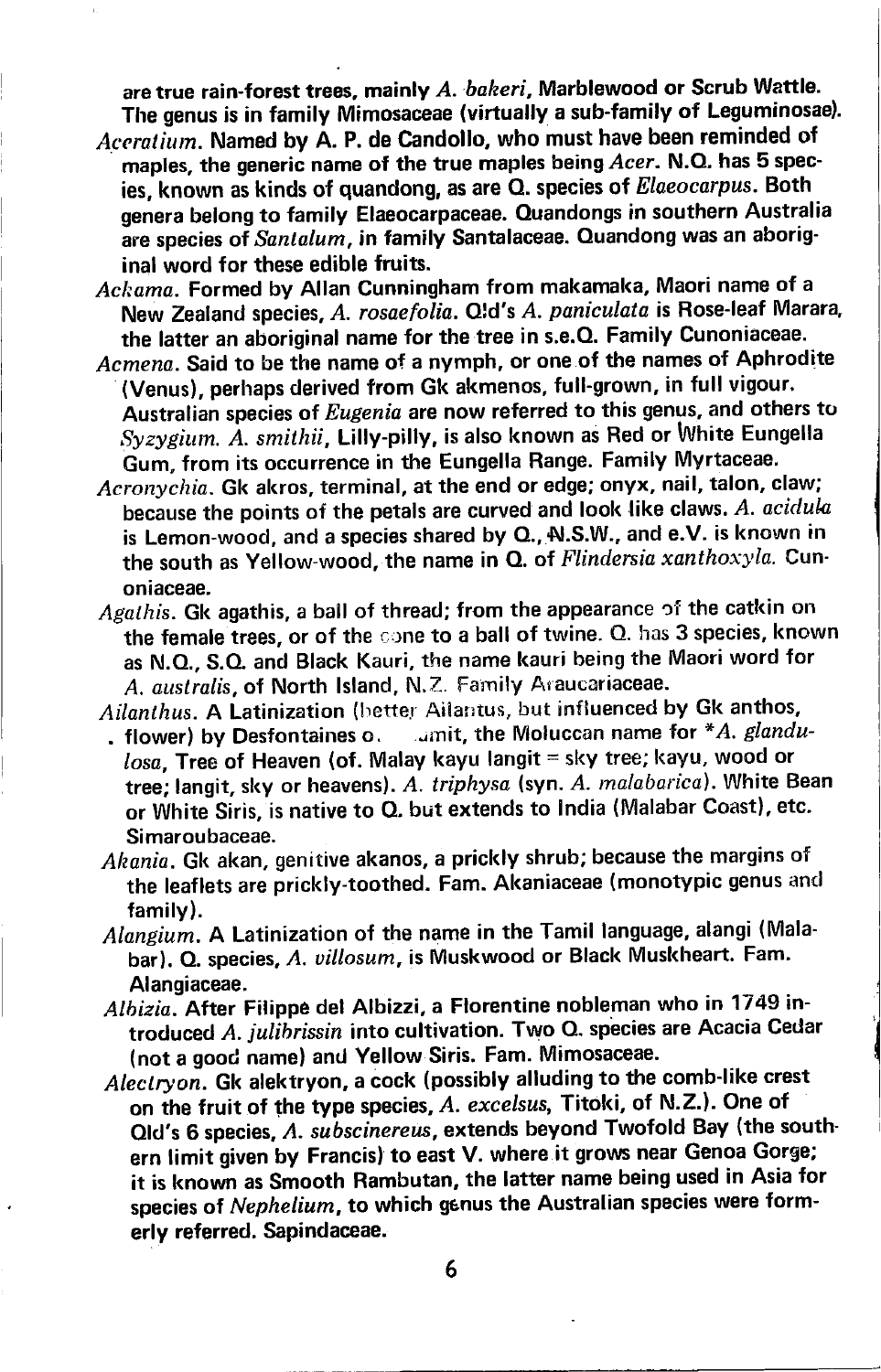#### HERPETOLOGICAL NOTES

Recent studies on Rain-forest amphibians on Mt. Bartle Frere, Atherton Tablelands side, has revealed the presence of three species of frogs Genus Gophixalus, Fam. Microhylidae) which represent new taxa. One of these is a most spectacular form possessing a vivid scarlet-red blotch on the top of the head, followed by a broad median longitudinal stripe to the anal area; it lacks the characteristic pair of ocellate spots of the sacral region associated with the relatively common species, Cophixalus ornatus. Two other forms I distinguish as hitherto undecribed species are quite small, but distinctly patterned; they are distinguishable by differences in proportions as well as color and habitat. Unfortunately each of these new forms is to this time represented by a single example. lt is hoped.to obtain further material of the three forms before I attempt to describe them.<br> $Bill Hosmer$ 

#### OBITUARY . JAMES BRAVERY

The passing of Jim Bravery on June 30, 1975 took away one of the Tableland's (and indeed one of Queensland's) most versatile characters.

Jim was one of the first soldier-settlers to take up land on the Atherton Tableland and at the time of his death, at the age of 78, was still farming in partnership with his son - the original block which he had selected in the early twenties. He was the only soldier-settler able to claim this distinction.

In his young days he was a keen footballer, and later he took up golf.

But apart from sport, Jim's real interest was cruithology. He was considered by both Australian and overseas experts to be the wortd's leading authority on the bird life of the Atherton Tableland.

Yet, although famous in his own particular sphere - he contributed many original papers to scientific journals - Jim was essentially a humble man. His re-discovery of the Oriental Cuckoo in 1962, he shrugged off as "an interesting observation", yet it was the first confirmed sighting since 1908.

A humane man, he never killed to carry out his researches. He was visibly distressed when, almost twenty-five years ago, he observed what he believed to be a sub-species of the Horsfield Bushlark and to confirm the discovery, specimens had to be taken for museum examination. The only museum specimen extant at the time was in New York! A tightly timed operation involved road transport from the Tableland and re-packing of the specimens in dry-ice in Cairns by members of the N.O.Naturalists' Club for dispatch by air to Brisbane. The Museum, and Science, obtained their research material. Jim's only comment was, "I'd never do it again."

He loved birds. He had seen the Tableland change from a close-growing rainforest to open country as the settlers cleared their corn-tand and etablished dairy farms. Over the years he had watched the scrub-birds diminish and the birds of the open forest and heathlands move in. The ponding of Tinaroo Dam gave him an extended interest as he patiently listed, after pesitive identification, the advent of the "New Tablelanders" to the man-made

Despite his dedication to his hobby, Jim gave freely of his time and remarkable ability to civic proiects.

All who knew him will mourn his passing.

 $\epsilon$ I i,r I

7

John Orrell